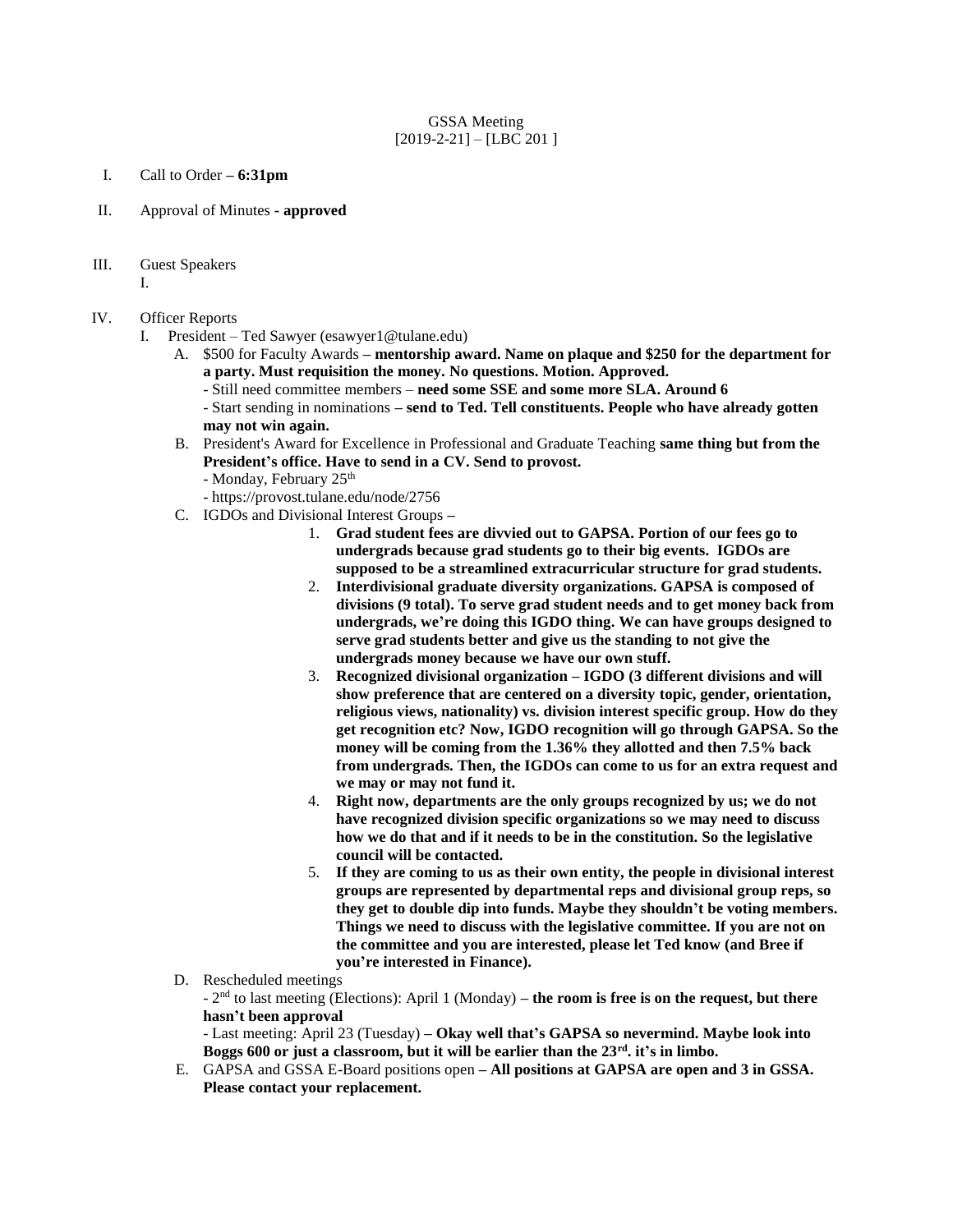F. Votes and transparency **– law school request made some people uncomfortable having the student in the room. Maybe the president can have the law student leave after**

- Norms provide flexibility; Rules provide consistency **hand voting and asking requestor to leave is a norm not a rule.** 

- Right of access for all SSE/SLA grad students is Constitutionally guaranteed **and to call motions. Therefore, if someone was coming to represent another group, they have a right to be in this room.** 

- Funding caps? Anonymous voting? **Clicker system. After a certain amount of money we can ask them to step out during that debate. Potentially understanding what percentage is coming from each division.** 

- II. Vice President Zainab Lateefi (zlateefi@tulane.edu)
	- A. Feedback: Wine and Cheese Mixer **– turnout was 200 students, food ran out like last year. Logistically we had the same budget as last year. Just get the extra money. Karaoke. Some sort of game or activity to get us to actually mingle and mix. Bar tables and regular tables. Welcome mixer in the fall**
	- B. Trivia: Monday, Feb 25 **– Mardi gras theme, any suggestions. Later in the evening rather than 5:00. Thursdays are grad student nights. Maybe a prize**
	- C. Crawfish boil: March 29 **what if it rains? Put in multiple dates as rain days. Dietary constraints considered. More tables needed, or blankets.**
	- D. Reps appreciation: Saturday, April 13 (that Friday, April 12 is GAPSA Spring Mixer) **– alcohol is going to be the icebreaker. Patio bar – maybe Juan's on Magazine, Tchop yard, wrong iron. Please email recommendations to Z.**
- III. Treasurer Brianne Sullivan (bsulliv7@tulane.edu)
	- A. Please do not forget that when submitting an IT for speaker travel and lodging funding reimbursement you must enter my email as an additional approver.
	- B. When checking travel funding packets, please ensure all requests for reimbursement are reasonable and can be justified to finance if need be.
	- C. Currently we have **\$12,435.26** in the bank for events.
	- D. We have **\$2,223.34** for speakers
	- E. Thus, **\$14,658.60** total
	- F. Event Requests

| <b>Departmen</b>                                      | <b>Event Title</b>                               | <b>Date</b>   | <b>Amount</b>   | <b>Expense</b>                                        | <b>Expected</b>  | Per    |
|-------------------------------------------------------|--------------------------------------------------|---------------|-----------------|-------------------------------------------------------|------------------|--------|
|                                                       |                                                  |               | <b>Requeste</b> |                                                       | <b>Attendanc</b> | person |
|                                                       |                                                  |               | d               |                                                       | e                |        |
| Neuroscienc<br>e - GSSA                               | Neuroscienc<br>e D.U.N.K.                        | 2/22/201<br>9 | \$150.00        | Coffee & Donuts                                       | 50               | \$3.00 |
| <b>Neuroscienc</b><br>e - GSSA                        | <b>Neuroscienc</b><br>e D.U.N.K.                 | 3/15/201<br>9 | \$150.00        | Coffee & Donuts                                       | 50               | \$3.00 |
| Neuroscienc<br>e - GSSA                               | Neuroscienc<br>e D.U.N.K.                        | 4/12/201<br>9 | \$150.00        | Coffee & Donuts                                       | 50               | \$3.00 |
| Neuroscienc<br>e - GSSA                               | <b>Neuroscienc</b><br>e D.U.N.K.                 | 5/10/201<br>9 | \$150.00        | Coffee & Donuts                                       | 50               | \$3.00 |
| Ecology &<br>Evolutionary<br>Biology -<br><b>GSSA</b> | EEB<br>graduate<br>student<br>monthly<br>meeting | 2/28/201<br>9 | \$150.00        | Vegetarian and non<br>vegetarian food from<br>Ba Chi  | 20               | \$7.50 |
| Ecology &<br>Evolutionary<br>Biology -<br><b>GSSA</b> | EEB<br>graduate<br>student<br>monthly<br>meeting | 3/21/201<br>9 | \$150.00        | Vegetarian and non-<br>vegetarian food from<br>Ba Chi | 20               | \$7.50 |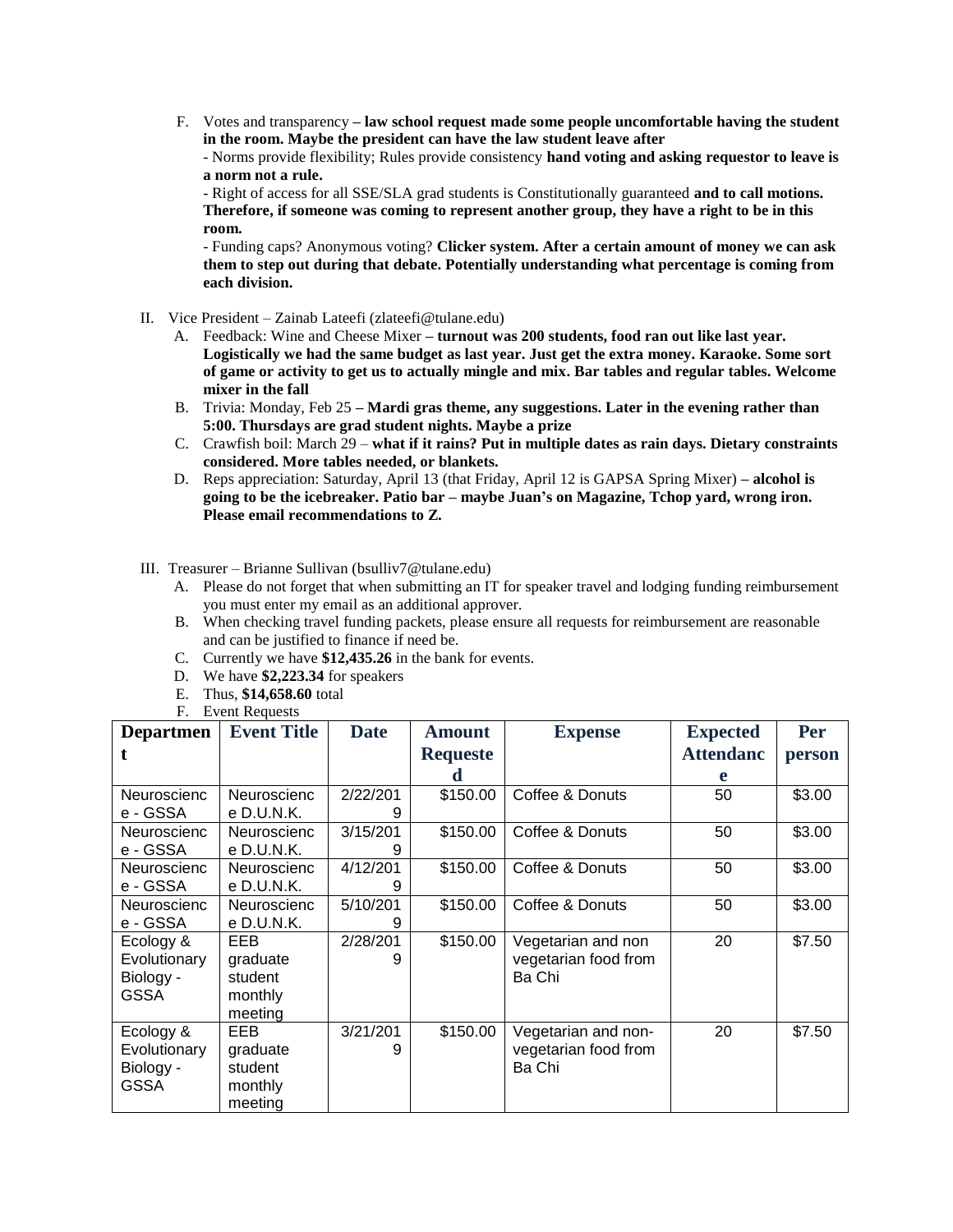| Ecology &<br>Evolutionary<br>Biology -<br><b>GSSA</b>  | EED<br>graduate<br>student<br>monthly<br>meeting         | 4/11/201<br>9 | \$150.00 | Vegetarian and non-<br>vegetarian food from<br>Ba Chi                                                                                                                     | 20    | \$7.50                |
|--------------------------------------------------------|----------------------------------------------------------|---------------|----------|---------------------------------------------------------------------------------------------------------------------------------------------------------------------------|-------|-----------------------|
| Earth &<br>Environment<br>al Sciences -<br><b>GSSA</b> | February<br><b>ESGA</b><br>Meeting                       | 2/27/201<br>9 | \$175.00 | Pizza                                                                                                                                                                     | 20    | $\overline{$8.75}$    |
| Anthropolog<br>y - GSSA                                | Graduate<br>Anthropology<br><b>Student</b><br>Meeting    | 2/25/201<br>9 | \$150.00 | Pizza and<br>refreshments                                                                                                                                                 | 15-20 | \$10.00<br>$-$ \$7.50 |
| Physics -<br><b>GSSA</b>                               | <b>WiSE</b><br>Downtown<br>Coffee and<br>Conversation    | 2/26/201<br>9 | \$100.00 | \$60 for food from<br>trader joe's and \$40<br>for prizes                                                                                                                 | 25    | \$4.00                |
| Cell &<br>Molecular<br>Biology -<br><b>GSSA</b>        | CMB-ATCG<br><b>Business</b><br>Meeting                   | 2/26/201<br>9 | \$120.00 | Food and non-<br>alcoholic beverages<br>from Pyramids Cafe                                                                                                                | 12    | \$10.00               |
| Spanish &<br>Portuguese -<br><b>GSSA</b>               | In Depth: a<br>Conversation<br>With Claudia<br>Hernández | 4/23/201<br>9 | \$250.00 | In conjunction with<br>the visit of Claudia<br>Hernandez we would<br>like to cater a light<br>hors d'oeuvres and<br>refreshments from<br>Olive Blue for the<br>reception. | 40    | \$6.25                |
| French &<br>Italian -<br><b>GSSA</b>                   | French<br>Graduate<br>Student<br>Meeting                 | 3/13/201<br>9 | \$50.00  | <b>Coffee and Pastries</b>                                                                                                                                                | 8     | \$6.25                |
| Linguistics -<br><b>GSSA</b>                           | Ling Lunch                                               | 2/25/201<br>9 | \$60.00  | Pizza for Lunch                                                                                                                                                           | 20    | \$3.00                |
| Linguistics -<br><b>GSSA</b>                           | Ling Lunch                                               | 3/18/201<br>9 | \$60.00  | Pizza for Lunch                                                                                                                                                           | 20    | \$3.00                |
| Mathematics<br><b>GSSA</b>                             | Math<br>Graduate<br>Student<br>Colloquium                | 2/26/201<br>9 | \$60.00  | Pizza and Soda                                                                                                                                                            | 20    | \$3.00                |
| Mathematics<br>- GSSA                                  | Math<br>Graduate<br>Student<br>Colloquium                | 3/12/201<br>9 | \$60.00  | Pizza and Soda                                                                                                                                                            | 20    | \$3.00                |
| Mathematics<br>- GSSA                                  | Math<br>Graduate<br>Student<br>Colloquium                | 3/19/201<br>9 | \$60.00  | Pizza and Soda                                                                                                                                                            | 20    | \$3.00                |
| Mathematics<br>- GSSA                                  | Math<br>Graduate<br>Student<br>Colloquium                | 3/26/201<br>9 | \$60.00  | Pizza and Soda                                                                                                                                                            | 20    | \$3.00                |
| Mathematics<br>- GSSA                                  | Math<br>Graduate                                         | 4/2/2019      | \$60.00  | Pizza and Soda                                                                                                                                                            | 20    | \$3.00                |